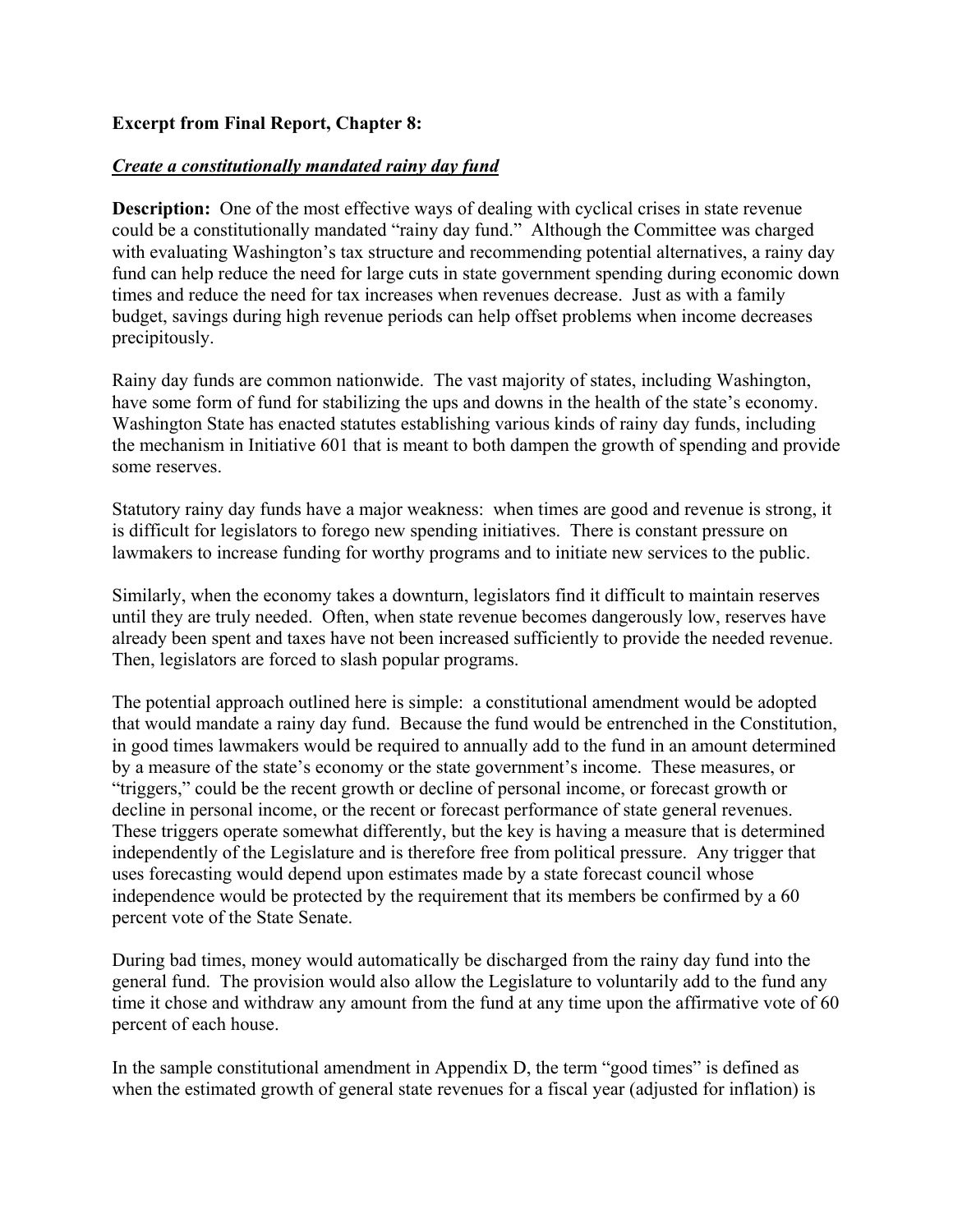more than a specified percentage, such as 1 percent or 3 percent. "Bad times" in the sample is defined as a year in which the estimated growth of general state revenues is less than zero.

Recognizing long-term changes in economic conditions and growth rates, the Legislature should be permitted, by a 60 percent vote of each house, to adjust the "trigger" points for depositing money into the rainy day fund, within fairly tight ranges.

If the balance in the fund reaches more than a specified level (e.g., 5 percent or 10 percent of estimated general state revenues in a fiscal year), a majority vote of the Legislature should be permitted to appropriate the surplus in the following fiscal year's budget.

A constitutional amendment should provide for a delay of implementation to allow the state to ramp up compliance with the mandatory savings provision.

One possible drawback of a constitutional rainy day fund is that it could force the deposit of surplus revenues when it is apparent that "good times" have already begun to turn. Furthermore, a constitutionally entrenched provision may not keep up with fundamental changes in the economy. In addition, the bond market and rating agencies may view a forced savings plan negatively because it could withdraw available funds when truly needed—this could increase the state's borrowing costs.

Some observers are concerned that a rainy day fund would be misunderstood by the public to be a budget surplus. This misunderstanding could lead to pressure on the Legislature or initiatives to reduce taxes and force a premature draw on the rainy day fund when state economic performance has not warranted a withdrawal. One way to prevent such a draw would be to use triggers based purely on economic performance (such as state personal income) rather than triggers based on general state revenues, which can be manipulated by the Legislature or by the public through the initiative process.

A draft of a possible constitutional amendment is set forth in Appendix D, together with additional materials on rainy day funds nationally. Also provided is a demonstration of how such a fund would have performed in Washington State if it had been in effect since 1989.

## **Problems Addressed:**

Volatility − The rainy day fund would set aside revenues in the years that revenue growth exceeds income growth to use in years when revenues decrease more than personal income. This alternative addresses volatility of the current tax system and also the volatility in any replacement tax system that may be enacted.

Adequacy − Creation of a rainy day fund would help prevent permanent decreases in the tax base due to legislation or initiatives in good economic years.

## **Problems Created:** None